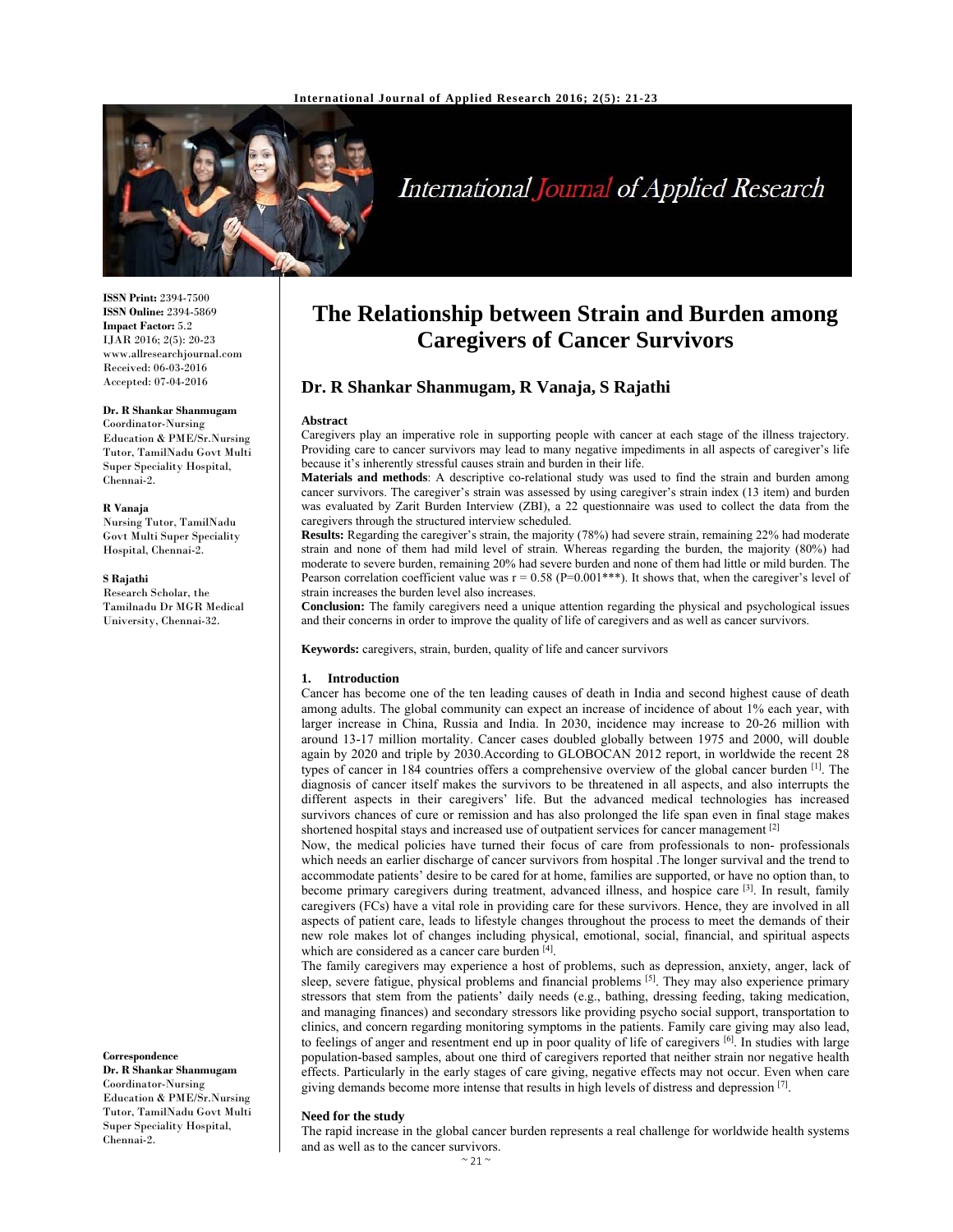Caregiver's are healthcare assets yet they take care in the chronic stage even at home; but in the health care team members are focus solely on patients, caregiver's needs may not be recognized. The participation of the family caregiver in the health care team might have an important role in improving the patient's health and Quality of life. Family caregiver's provides unexpected care that is physically, emotionally, socially, and financially demanding and might result in the neglect of their own needs. (8) As patients move through the cancer trajectory, and as disease progresses, the needs of patients and their carers increase exponentially. The role of the cancer carer has been transformed from the simple provision of custodial care into a multifaceted role with responsibilities that can be complex and burdensome. Therefore, Carers are essential for ensuring treatment compliance, continuity of care, social support and assisting the healthcare system in achieving the patient's treatment goals [9]. In response to these health concerns, researchers had an interest to identify the determinants of caregivers strain and burden. Furthermore, assessing the cancer care burden on family caregivers is essential for establishing any care programs aimed to increase the quality of life among these caregivers.

#### **Statement of problem**:

A study to evaluate the relationship between caregiver's strain and burden among cancer survivors

#### **3. Objectives**

- 1. To assess the level of caregiver's strain and burden among cancer survivors.
- 2. To correlate the caregiver's strain and burden among cancer survivors
- 3. To associate caregiver's strain and burden with selected demographic variables and malignancy related variables among cancer survivors

## **4. Materials and Methods**

The necessary Permission and ethical approval was obtained to conduct this study. A convenient sampling technique was employed to select the sixty samples from Oncology outpatient clinic, in selected hospital, chennai-02. Informed consent was obtained from the participants. The structured interview method was used to collect data from the participants of  $15 - 20$  minutes without having any possible interaction with other participants.

## **4.1Tools and techniques**

Caregiver's strain was assessed by using caregiver's strain index developed by Robinson. B. The total item was 13 and for the answer 'Yes' given '1' score and 'No' given'0' score. The interpretation of the score is 0-6 mild, 7-9 moderate and 10-13 severe. The Zarit Burden Interview (ZBI), a 22 questionnaire, 5 point Likert scale (never  $= 0$ , nearly always  $= 4$ ) used widely to evaluate caregiver's burden. The total e scores in the range of 0 to 88, higher scores indicating greater burden. The interpretation of the score is 0 - 21 little or no burden, 21 - 40 mild to moderate burden, 41 - 60 moderate to severe burden and 61 - 88 severe burden .

### **4.2 Criteria for the sample selection Inclusion criteria**

The caregivers who were,

- Closely related to cancer survivors (Family members- person who provide the most assistance like spouse, children, parents and siblings).
- $\triangleright$  Involved in the care of cancer patients(at least 2-3 hours per day)
- Aged > 18 years and including both genders
- Know the language of Tamil or English
- $\triangleright$  Willing to participate

# **Exclusion criteria**

- The caregivers who were,
- $\triangleright$  Under the treatment of Psychiatric illness
- Not willing to participate.
- $\triangleright$  Not known the language of Tamil or English

#### **5. Results and Discussion**

The collected data were analyzed by using descriptive &inferential statistics and based on objectives discussed as follows,

## **5.1 To assess the level of Caregiver's strain and burden among cancer survivors**

Among the sixty samples, all the caregiver's had physical strain, frequent changes in personal plan and 93% felt that it's convenient to give care for the cancer survivors. The majority (85%) had sleep disturbances and financial strain. The overall findings shown in table I, the majority (78%) had severe strain, remaining 22% had moderate strain and none of them had mild level of strain .The similar study findings supported the present study, the Iranian primary family caregivers of hematologic cancer patients experience many strains in physical, psychological, and financial aspects of their life [3]. The Payne and colleagues found that 84% of FCs of patients with advanced cancer reported high levels of psychological distress and lack of sleep, 41% experienced high levels of strain, and10% reported life restrictions and limited support [10].

**Table 1:** shows the level of caregiver's strain among cancer survivors

|          | No. of caregivers | Percentage |
|----------|-------------------|------------|
| Mild     |                   | $0.0\%$    |
| Moderate |                   | 21.7%      |
| Severe   |                   | 78.3%      |
| Total    |                   | 100.0%     |

**Whereas regarding the burden**, the majority (66%) had financial burden and seeking for the better job in caring for cancer survivors. The 60% of the caregivers are supporting alone to deliver the care and have afraid about their future. The overall findings shown in table 2 reveals that, the majority (80%) had moderate to severe burden, remaining 20% had severe burden and none of them had little or mild burden. The other studies have been reported that, the effects of cancer care on financial status, and the job return [11].

Table 2: shows the level of caregiver's burden among cancer survivors

|                           | No. of caregivers | Percentage |
|---------------------------|-------------------|------------|
| Little or no burden       |                   | $0.0\%$    |
| Mild to moderate burden   |                   | $0.0\%$    |
| Moderate to severe burden |                   | 80.0%      |
| Severe burden             |                   | 20.0%      |
| Total                     |                   | 100.0%     |

**5.2 Regarding correlation between the caregiver's strain and burden score among cancer survivors.**